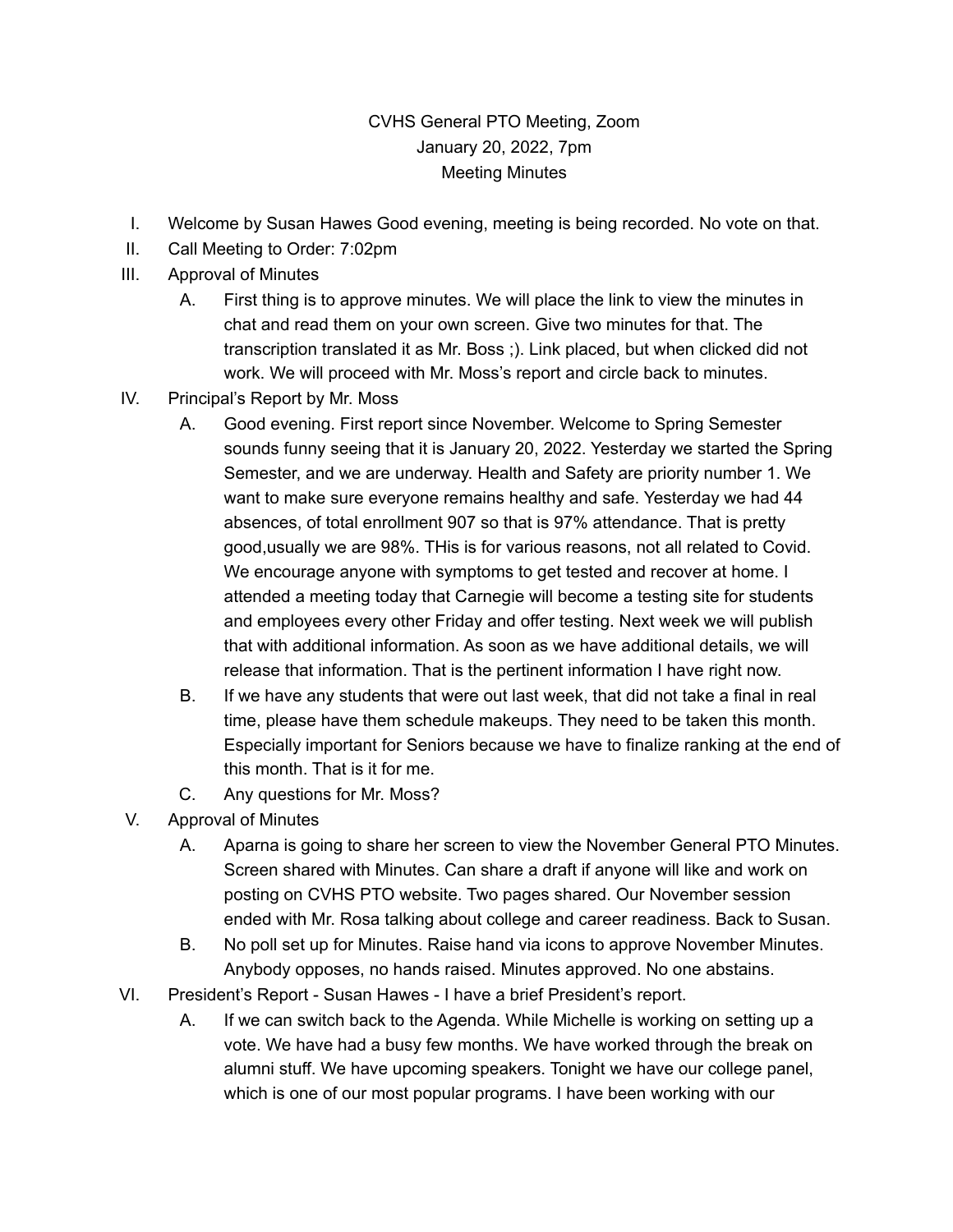counselors; Ms. Sanchez and Ms. Griffin, to arrange for a speaker to come and talk about stress and students. That will be next month (February). Then for April we arranged for Benjamin Holloway, he used to be a teacher at Carnegie and now runs a college counseling service. He loves to come back and talk to Carnegie. He will speak on applying with sanity to colleges. It's a good talk. That's what I have. Now onto the Fiscal Year change, I believe we read this through in October, Mala can you explain as it is a book keeping issue. But we can't simply change as it is in the PTO bylaws.

- B. Fiscal Year Change Mala Gupta, Treasurer
	- 1. So Susan was mentioning the fiscal year. What happened in the past was our fiscal year would run from the first of June to the thirty-first of May. That was done as HISD schools were ending in May. Now for the last couple of years, schools are closing in June. By the time we wrap up everything, and all the expenses are counted, closing the fiscal year in May throws off the accounting. Every time you run a report it is incomplete and not a clear picture. This year we are thinking of changing it to the first of July to the thirtieth of June. That would be a better picture with all the expenses accounted for and checks written. That helps with accounting and reports that would need to be published. Hopefully you agree and please let me know if you have questions. Switch back to slideshow with proposed language and accounting issues. Now start the fiscal year based on the school year. We cannot adjust bylaws without a public vote. Ask for questions. Michelle has a poll set up for this. The new google link in the chat is to vote yes / no for approval to change bylaws. Hopefully no issues. Passes with 86% yes, 13% abstention, so that carries.
- VII. Treasurer's Report Financial Report from Mala Gupta
	- A. Let me go back to my report. Based on our report from the first of June to January 11, we have almost \$55,610 dollars of public support. After more checks from two days back, we are close to \$57,000 which is 95% of the goal. We have \$3000 left of fundraising to meet our goal. Thank you CVHS family for generous support. Number of \$57,000 does not include the corporate matches.
	- B. Reviewing slides, cost i.e. fish camp do not change. In looking at total revenue, clarify that the \$57,000 is from the Friends and Family campaign.
	- C. From Mala again, everyone can see on the slides (Financial Statement) shown, expenses are accounted for and donations are on the top. This will be posted on the website. Please reach out to me with questions. Happy to answer. Another report is Budget vs Actual (slide shown). Shows how much we spent and raised and what was budgeted. \$57,610 was actual and we are only \$3000 away from our goal. Rest is self explanatory. That's all from my end.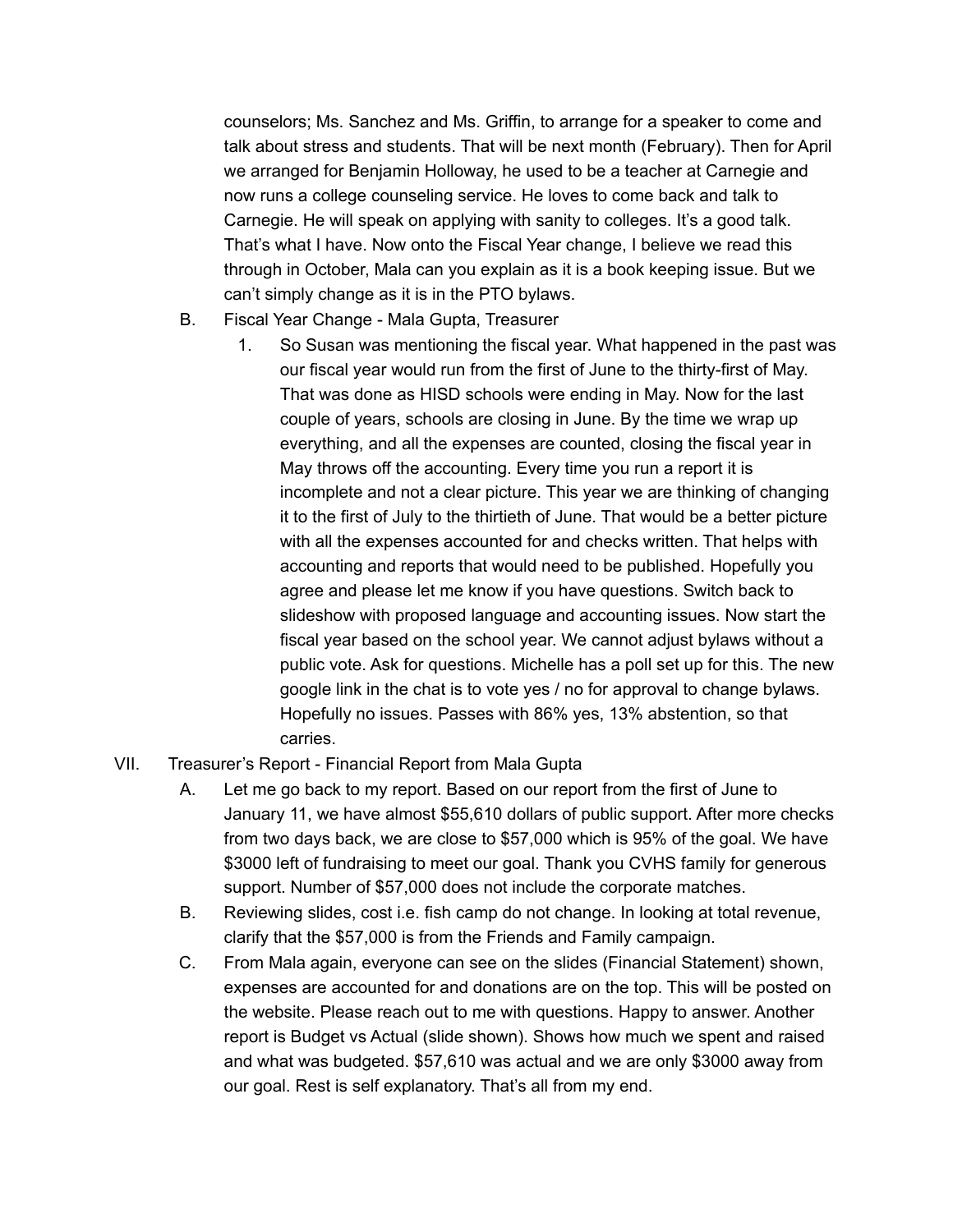- D. From Susan, thank you for walking us through that. Balance sheets can be confusing.
- VIII. VP Fundraising is out of town, Joya Shukla is our fundraising VP. Report given by Susan
	- A. Switch to slide thanking our fundraising donors. We want to thank everyone who has donated so far. Especially Batchelor and Brown families who provided the match for our Giving Tuesday campaign. Your support will be well spent.
	- B. Another fundraising thing is that we are on Amazon Smile. We are on with Randalls, Kroeger, and Office Depot. Please sign up for your percentage to go to Carnegie Vanguard PTO and thus to your school and our teachers and students.
	- C. We have two events coming up. One is our oft put off Breakfast with the Principal for some donors. That is being planned, currently being planned for right before Spring Break. It was going to be before Winter Break, then in January and now prior to Spring Break. Tentatively we are planning for March 2022. Stay tuned.
	- D. And then, onto a much bigger event. Carnegie is turning twenty this year. This is our twentieth year of existence as a school, and next year we will be our twentieth anniversary. That will be our Spring Social. It is tentatively scheduled for April 30, 2022. We will push it into May if we need to. It will be our twentieth birthday party. The event will be for everyone; students, parents, teachers, administrators. We are planning to hold the event at the school with tours and spotlight student groups. We are working to get that underway.
	- IX. VP Communications Maria is not able to be here tonight. Ms. Sanchez is and will cover a few things.
		- A. Wrap Around Updates I'm excited that Heights Family Counseling will be having a virtual session. There is a flier already available, that will be posted online for this seminar. Will need to sign up first to get the link. Then you can participate in this virtual event. How to build relationships and communicate with your children, how to discuss mental health and having a safe space with them. How to have a comfortable talk. How to transition in high school. How they can communicate and how to hear them as parents. Hopefully we can have future specific events about our students specifically. This is an upcoming, virtual free event for students and families
		- B. Notice on Voter Registration Ask Mr. Moss is coming to Carnegie to help 18 year olds register. Ms. Chapman (counselor) has a group that comes in to help in that capacity as well as Ms. Schultz, our librarian, assists in that capacity. Unsure if there are specific dates set. Received many emails from Harris County Elections. I know our students will be volunteering for the upcoming elections. As soon as I have dates I will provide that information. Ms. Sanchez added that she has voter registration packets in her office, and students will get a snack for completing. She will mail the paperwork in on 1/31/2022.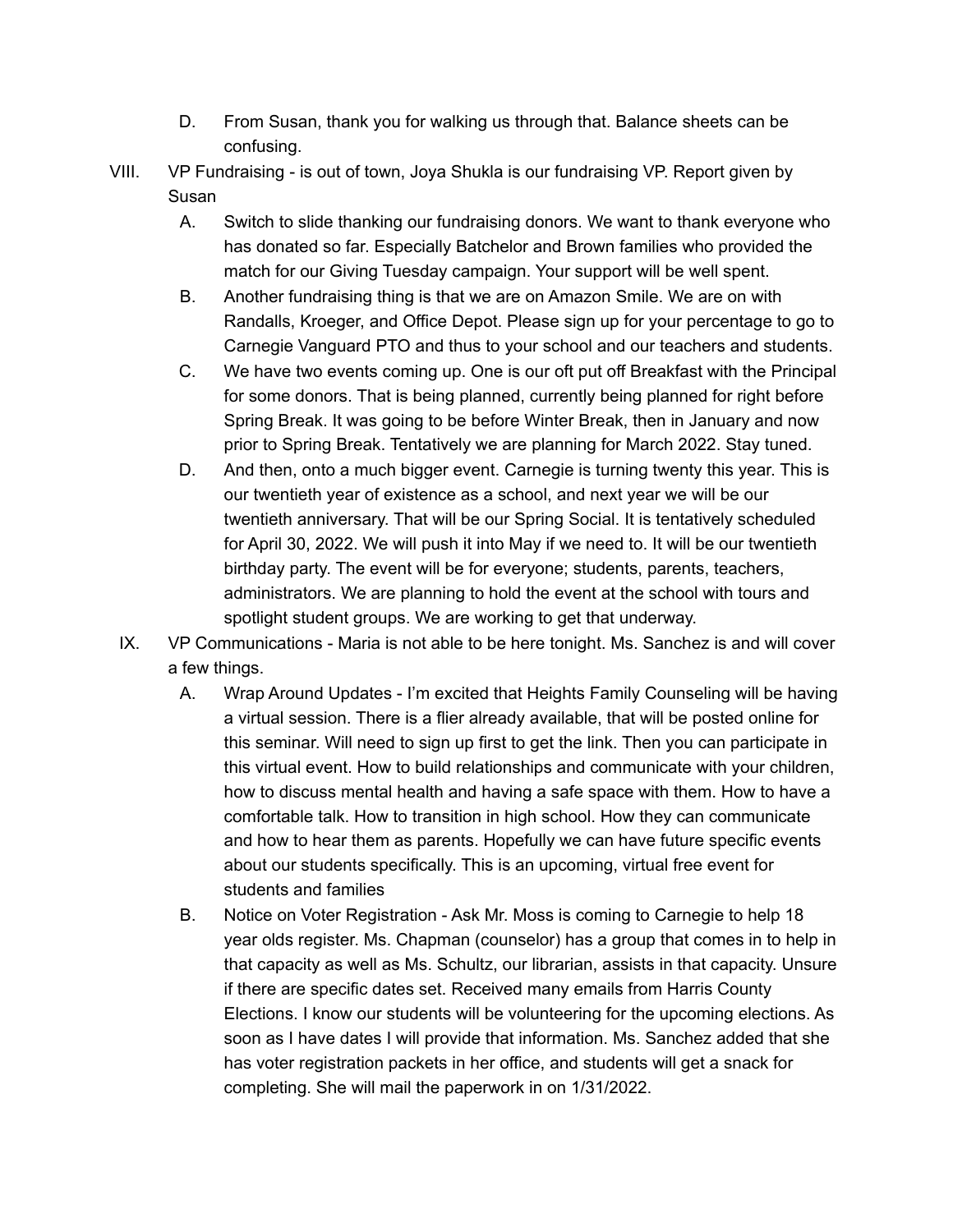- C. Senior Committee there is a little bit on this. THe reason the Senior Committee is here is because PTO does not manage the Senior Events, but we get a lot of questions on it. There is a question in the chat for Ms. Sanchez - will sessions be recorded? Will look into that and try to post on the website. Senior dues are being discussed. We will post what we hear from the Seniors.
- D. Question regarding when the meetings with Social Worker will be? February 23 and March 9 at 6:30pm in the evening. Will not be a physical meeting at the school, will be able to log in from wherever.
- X. VP Volunteers Georgi Silverman
	- A. Please sign up to volunteer through VIPs
	- B. Holiday Appreciation Lunch We had a great Holiday lunch, so many parents donated food, thank you.
	- C. Junior Class parent We are still in need, and can take 2-3 parents if able.
	- D. PTO Awards Committee We put together this committee every year, and the application for students should be out soon. We appreciate those parents that volunteered to serve.
- XI. VP Special Events Jaymie Turner
	- A. Snowcoming Dance Report Good evening parents and CVHS family. I wanted to thank especially Coach Scott, Jackie Rincon-Lopez, and all the parents who volunteered. It was so nice to see the students dressed up with food and music and a live DJ. They had so many chances outside to sit and enjoy each other. We had over 600 students join that night. That is the greatest turnout in the history of Carnegie. They had a great time and we will do it again. When PTO and CVHS partner, we have extraordinary events.
	- B. Carnegie's 20th Birthday -I want to move to the 20th Anniversary. I want to extend the invitation that we would love to have you come. Even if you bring other graduates, family. We would love to have a wonderful turnout. OUr faculty and students work hard and this would be in appreciation of it. Please feel free to bring all to the upcoming CVHS 20th Birthday Party. We all work hard and want to show appreciation.
	- C. We are well aware of the virus that is alive and not going anywhere. We are wanting to plan another movie night, but we do not have clearance yet. Waiting to hear from the District as to when we can schedule. Want to plan another upcoming outdoor movie night.
- XII. It is 7:34pm and we are just about ready for our students. I want to comment that events like Snowco are on our agenda. This was not a PTO event, but when they sold 300 tickets 3 days before the dance. This was more than the students could handle. Coach reached out to the PTO and we were happy to help. A big thank you to both Jaime Turner and Jackie Lopez who threw themselves into it and were there during the day, chaperoning at night and we are very grateful.